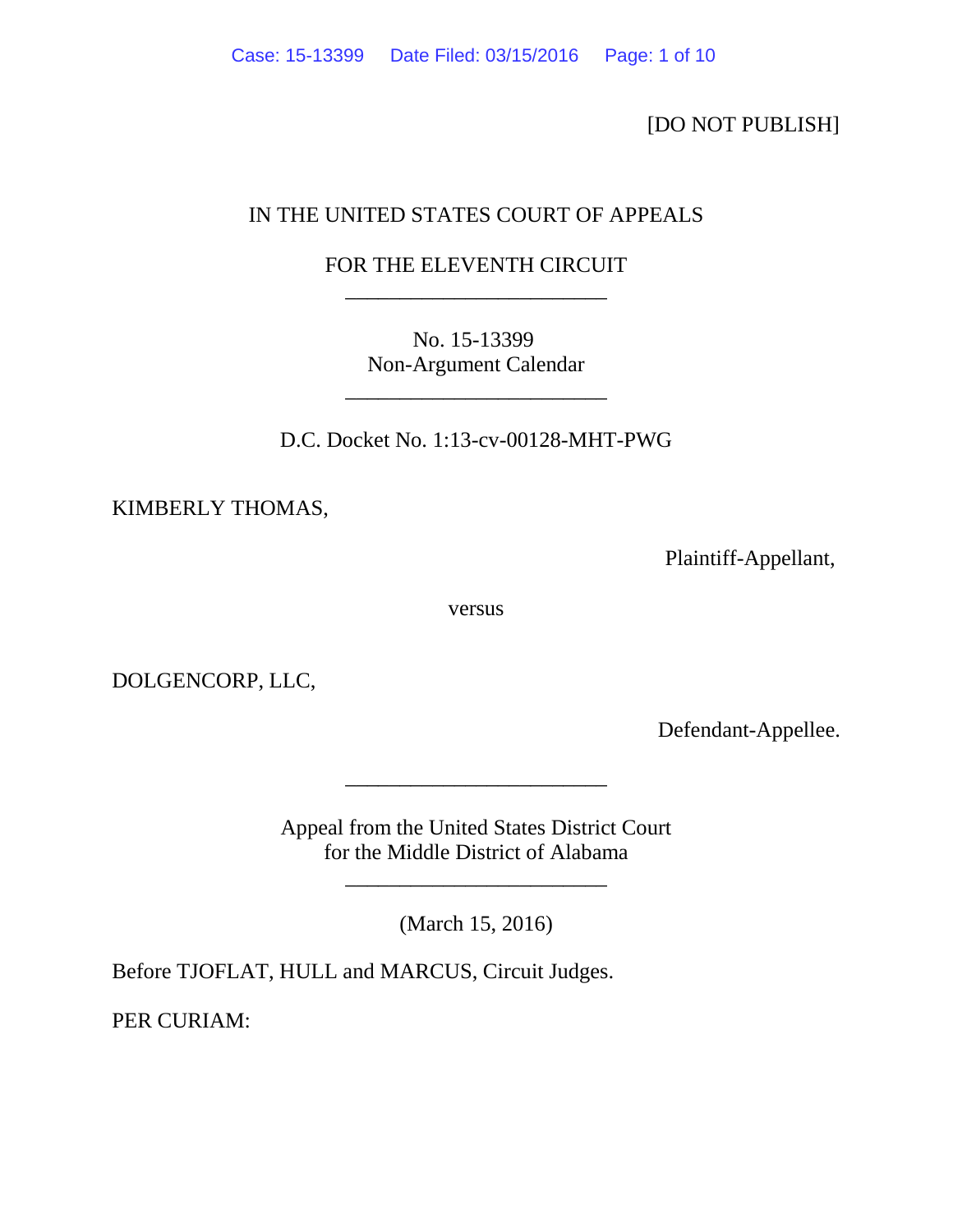Kimberly Thomas brought this action against Dolgencorp, LLC. ("Dollar General"), her former employer, under the Americans with Disabilities Act ("ADA"), 42 U.S.C. § 12112(a), and the Family and Medical Leave Act ("FMLA"), 29 U.S.C. § 2615(a)(1), (a)(2). Thomas's ADA claim is that Dollar General discriminated against her based on her disability, cancer, when it terminated her employment as manager of one of its stores after she took leave to have a double mastectomy. Thomas's FMLA claim is two-fold. Dollar General (1) interfered with her right to take FMLA leave when it refused to reinstate her to her store manager position, and instead terminated her, after she returned from medical leave and (2) retaliated against her by terminating her employment for having exercised her right to FMLA leave.

The district court granted Dollar General summary judgment on Thomas's ADA claim because she failed to demonstrate that Dollar General's nondiscriminatory reason for not reinstating her to her former position and terminating her employment---that she took CBLs for employees or worked them "off the clock" without compensation, legitimate grounds for termination---was a pretext for discrimination. The court granted Dollar General summary judgment on her FMLA interference claim, because Dollar General established as a matter of law its affirmative defense that Thomas was terminated for the nondiscriminatory

2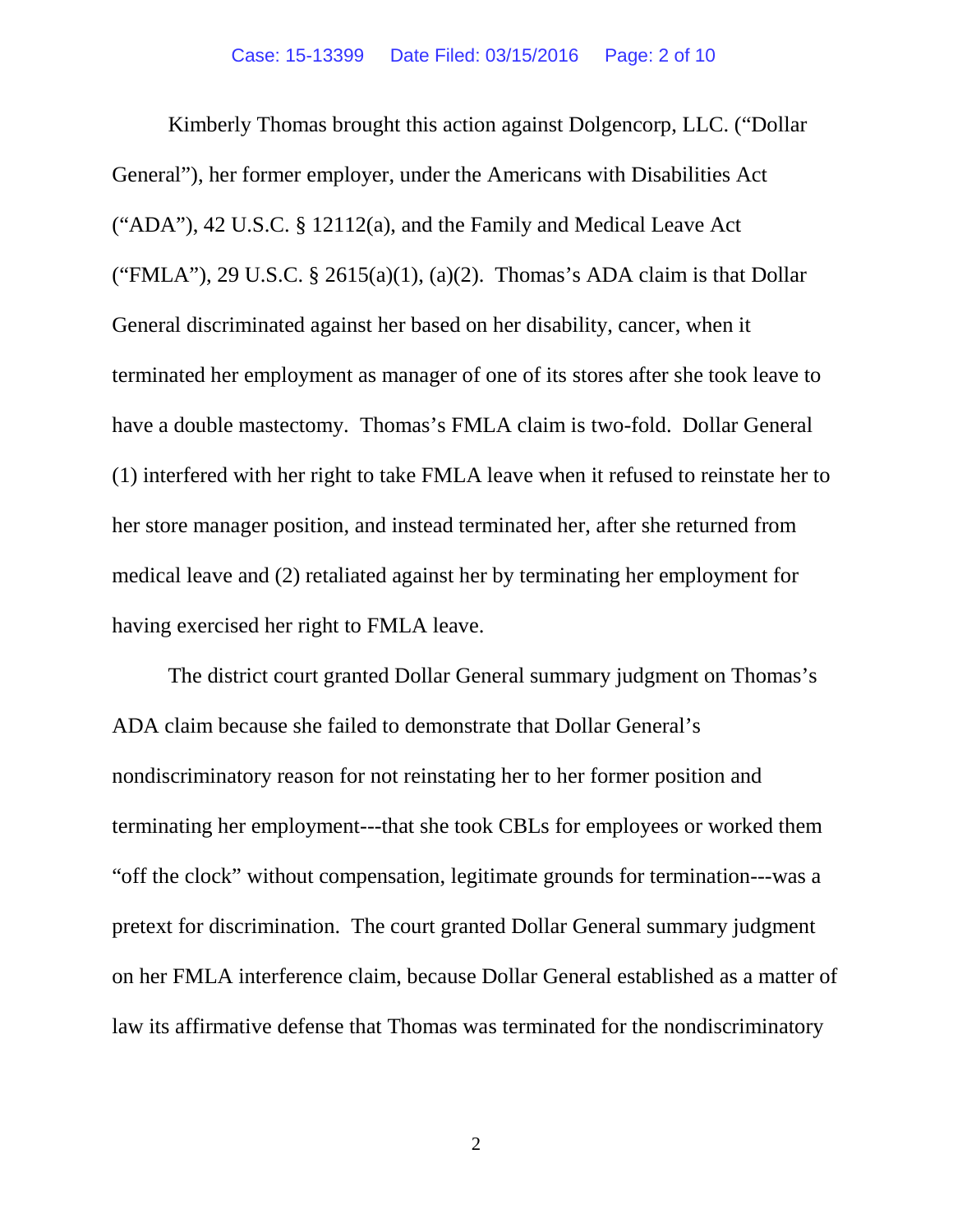reason stated above, and her FMLA retaliation claim because she failed to show that such reason was a pretext for her having taken FMLA leave.

Thomas appeals the district court's decisions, arguing that she presented sufficient evidence that Dollar General's stated reason for her termination was a pretext for discrimination on the basis of disability and for retaliation against her for taking FMLA leave. She also argues that she presented sufficient evidence to support her FMLA interference claim, because a reasonable factfinder could infer that she was not terminated for a reason unrelated to her exercise of her FMLA rights. After review of the record and consideration of the parties' briefs, we affirm.

### I.

We review a district court's grant of summary judgment *de novo*. *Weeks v. Harden Mfg. Corp.*, 291 F.3d 1307, 1311 (11th Cir. 2002). Summary judgment is appropriate when the evidence, viewed in the light most favorable to the nonmoving party, presents no genuine issue of material fact and compels judgment as a matter of law. Fed. R. Civ. P. 56(a); *Celotex Corp. v. Catrett*, 477 U.S. 317, 322-23, 106 S. Ct. 2548, 2552, 91 L. Ed. 2d 265 (1986).

We analyze ADA discrimination claims under the *McDonnell Douglas*  burden-shifting analysis applied to Title VII employment discrimination claims. *Earl v. Mervyns, Inc.*, 207 F.3d 1361, 1365 (11th Cir. 2000). Under that

3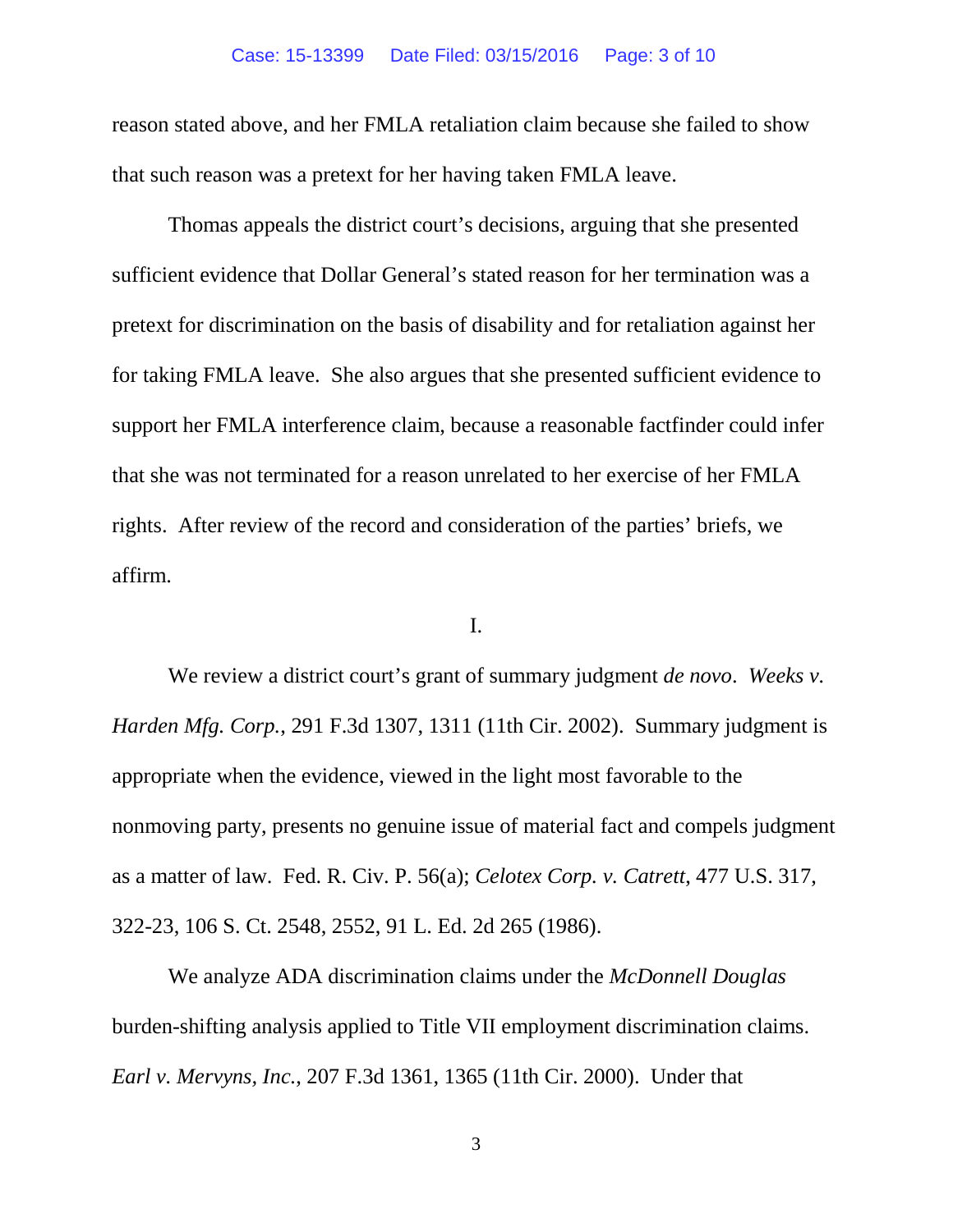framework, a plaintiff-employee first establishes a *prima facie* case of discrimination. *See Wilson v. B/E Aerospace, Inc.*, 376 F.3d 1079, 1087 (11th Cir. 2004). To establish a *prima facie* case of ADA discrimination, a plaintiff must show (1) a disability, (2) that she was otherwise qualified to perform the job, and (3) that she was discriminated against based upon the disability. *Cleveland v. Home Shopping Network, Inc.*, 369 F.3d 1189, 1193 (11th Cir. 2004). The burden then shifts to the defendant to articulate a legitimate reason for its employment action. *Wilson*, 376 F.3d at 1087. If it can, the burden shifts back to the plaintiff to offer evidence that the reason is pretextual. *Id.* If the plaintiff fails to show pretext, we affirm the grant of summary judgment on that ground. *EEOC v. Total Sys. Servs.*, 221 F.3d 1171, 1177 (11th Cir. 2000). Where the defendant has met its burden of articulating a legitimate, non-discriminatory reason for its action, we may assume without deciding that the plaintiff has established a *prima facie* case and decide the case on the question of pretext. *See, e.g., Holifield v. Reno*, 115 F.3d 1555, 1564 (1997); *Wascura v. City of S. Miami*, 257 F.3d 1238, 1243 (11th Cir. 2001).

One way to establish the discrimination prong of a *prima facie* case of discrimination is by showing that the employer treated similarly situated employees outside the protected class more favorably. *See Wilson*, 376 F.3d at 1091. In determining whether employees are similarly situated, it is necessary to

4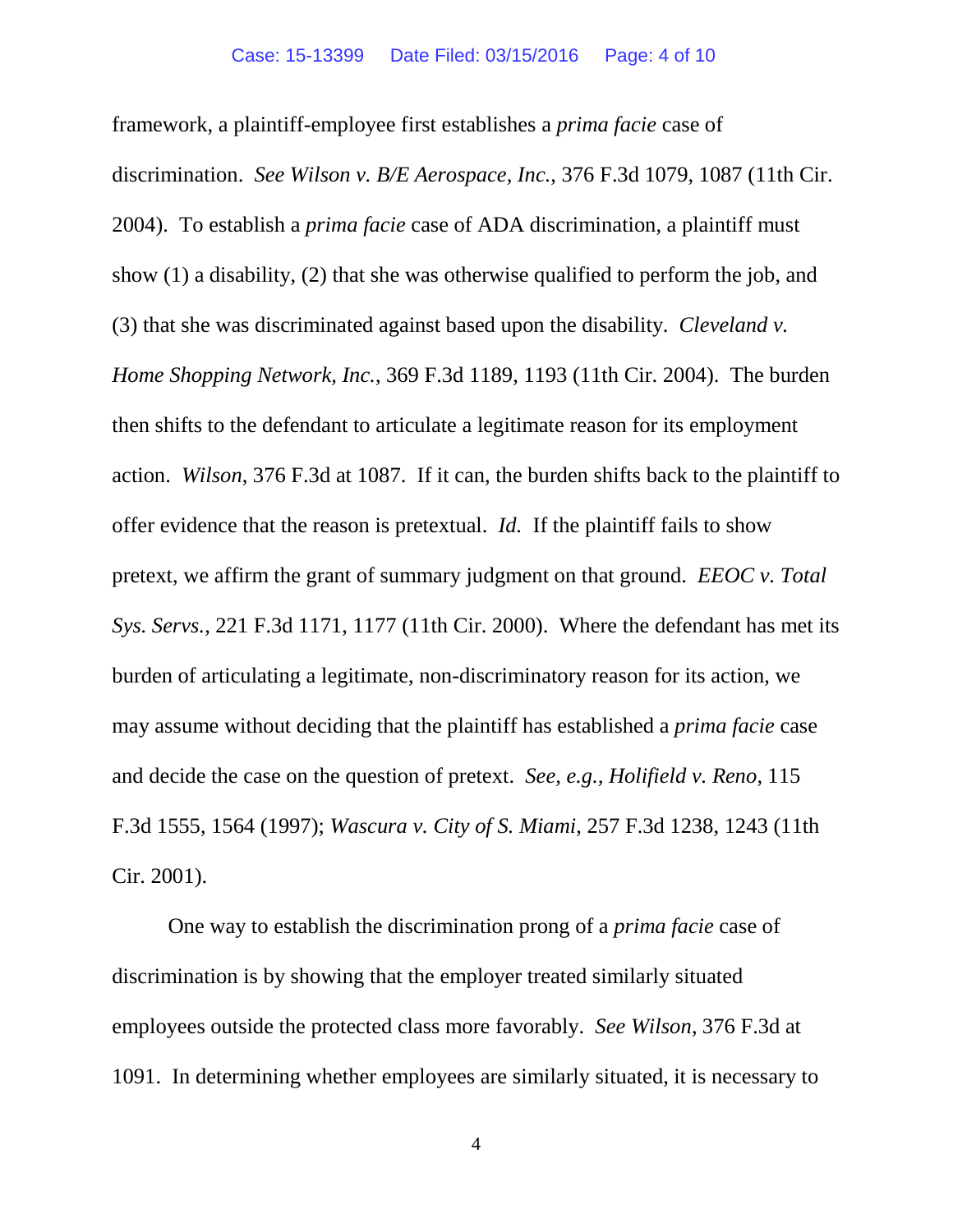#### Case: 15-13399 Date Filed: 03/15/2016 Page: 5 of 10

consider whether the employees are involved in, or accused of, the same or similar conduct and are disciplined in different ways. *Maniccia v. Brown*, 171 F.3d 1364, 1368 (11th Cir. 1999). When an individual proves that she was fired but another employee outside her class was retained although both violated the same work rule, this raises an inference that the rule was discriminatorily applied. *Nix v. WLCY Radio/Rahall Commc'ns*, 738 F.2d 1181, 1186 (11th Cir. 1984).

The plaintiff can show pretext by demonstrating such weaknesses, implausibilities, inconsistencies, incoherencies, or contradictions in the proffered reason for the employment action that a reasonable factfinder could find them unworthy of credence. *Springer v. Convergys Customer Mgmt. Group, Inc.*, 509 F.3d 1344, 1348 (11th Cir. 2007). If the proffered reason is one that might motivate a reasonable employer, however, the plaintiff must "meet it head on and rebut it" instead of merely quarreling with it. *Wilson*, 376 F.3d at 1088. A finding that the proffered reason is false does not compel an inference of discrimination, because the burden of proving discriminatory intent remains at all times with the plaintiff. *St. Mary's Honor Ctr. v. Hicks*, 509 U.S. 502, 511, 113 S. Ct. 2742, 2749, 125 L. Ed. 2d 407 (1993). An employer is entitled to rely on a good faith belief that an employee has committed professional misconduct and does not need to prove that belief was correct. *Total Sys. Servs.*, 221 F.3d at 1176. An employer's shifting and inconsistent explanations may be evidence of pretext. *See*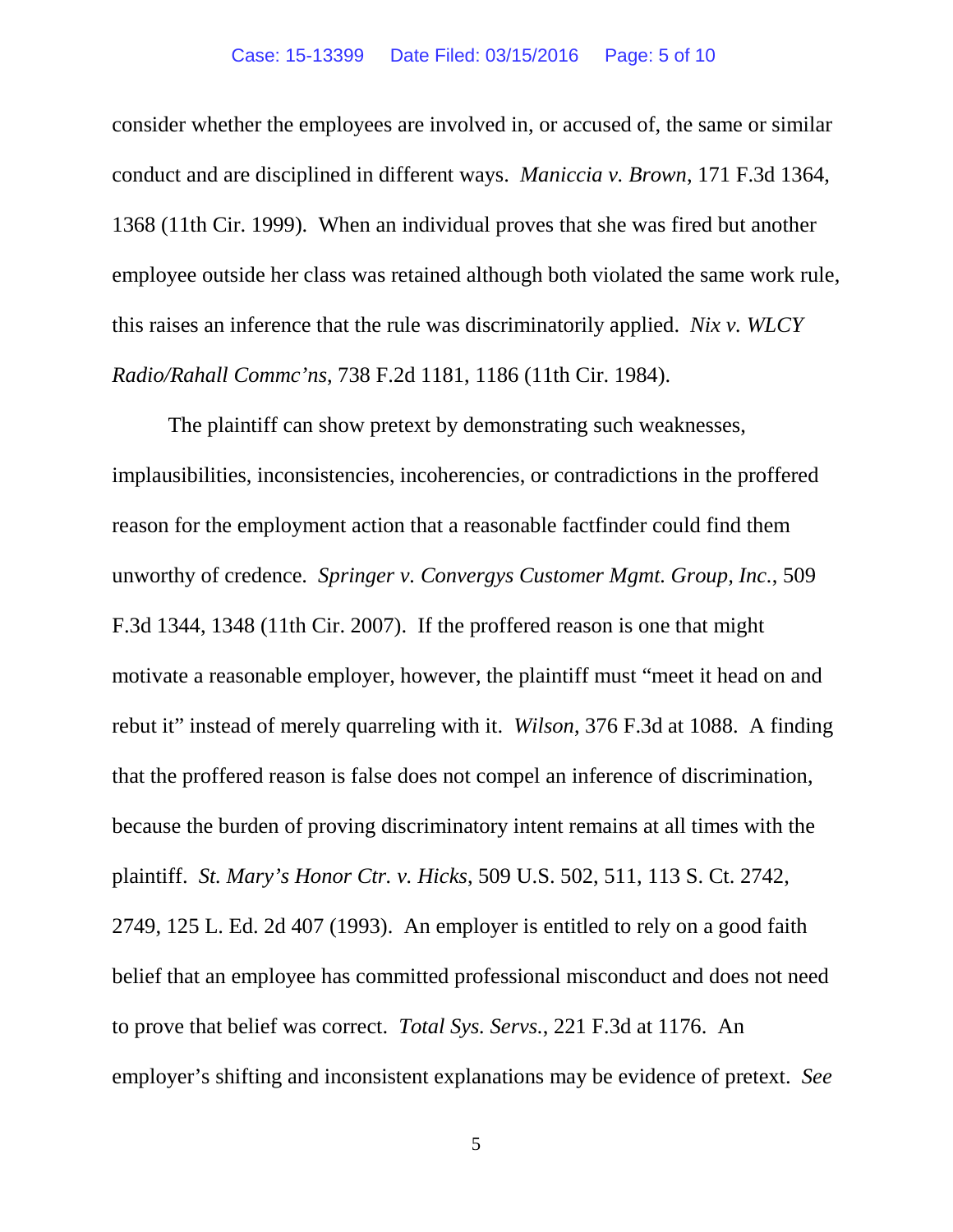*Cleveland*, 369 F.3d at 1194-95 (finding that employer's four different and inconsistent reasons were evidence of pretext). A stray comment by a supervisor that is unrelated to the employment decision will usually not be sufficient to show pretext absent some additional evidence supporting a finding of pretext. *Scott v. Suncoast Beverage Sales, Inc.*, 295 F.3d 1223, 1229 (11th Cir. 2002) (supervisor's statement that "We'll burn his black ass" was insufficient to create an issue of fact on pretext). Though close temporal proximity between a protected activity and an adverse action may be sufficient to show a causal connection, temporal proximity standing alone may not be enough to show that a legitimate, non-discriminatory explanation is a pretext for discrimination. *Wascura*, 257 F.3d at 1244-45.

Dollar General was entitled to summary judgment because the evidence showed no genuine issue of material fact existed on the issue of pretext. First, the fact that the company listed two mutually exclusive reasons for her termination-- that she took CBLs for employees or worked them "off the clock" without compensation---does not suggest that either reason was pretextual, because it believed that Thomas had committed one offense or the other, and either would be grounds for termination. Second, Thomas's denial that she took CBLs for her employees is immaterial, because the evidence shows that Gomillion conducted an investigation that yielded evidence upon which she had a reasonable good-faith basis to believe that Thomas had falsified records. Third, Gomillion's comments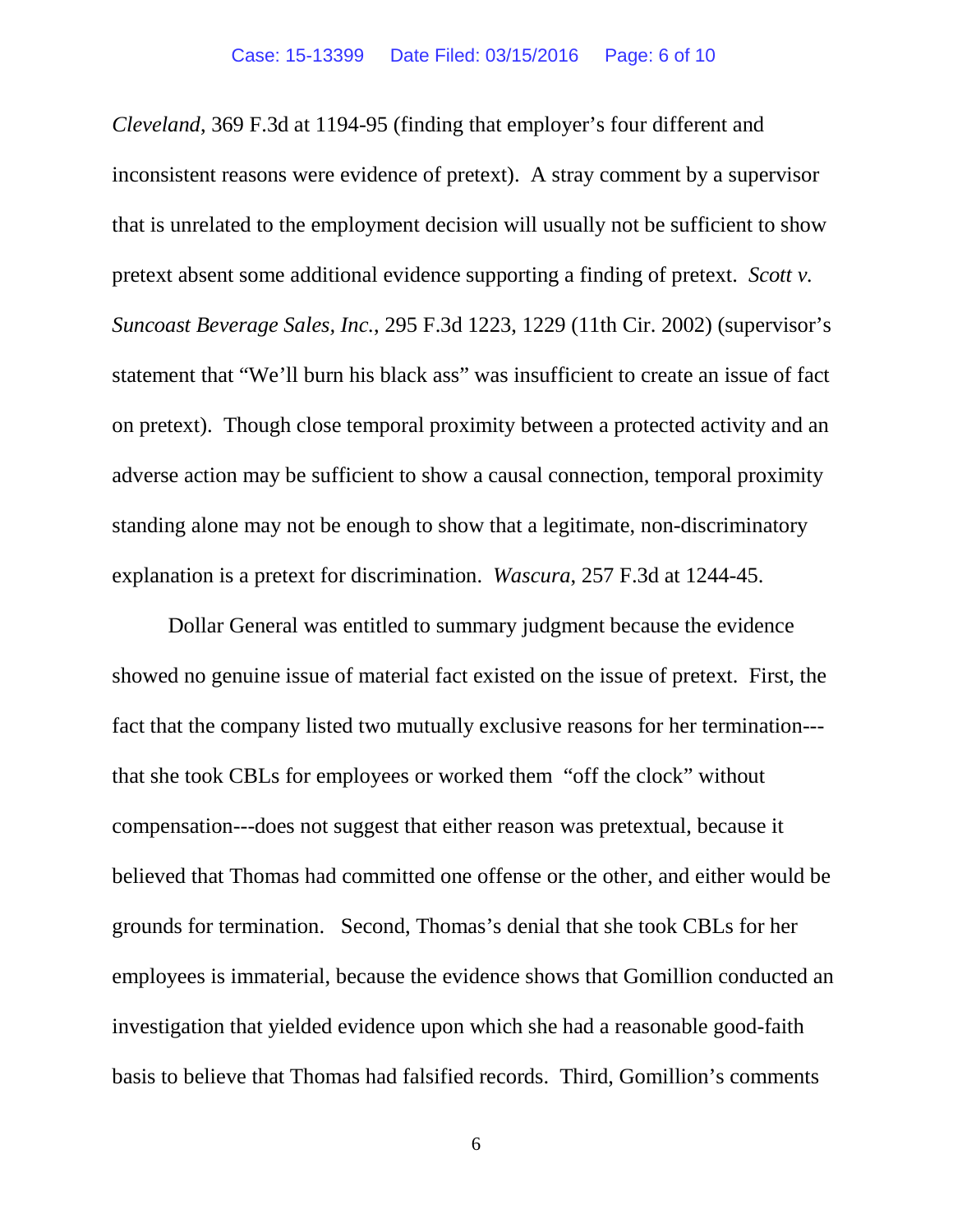that Thomas's "personal situations" had affected her performance, her alleged statement that she could not "save" Thomas's job, and her alleged attempts to "dig up" things about Thomas are, at best, stray remarks that do not create a material issue of fact concerning pretext. *Scott*, 295 F.3d at 1229. Fourth, the temporal proximity between Thomas's FMLA leave and her termination does not by itself show pretext. *Wascura*, 257 F.3d at 1245. Finally, Thomas's proposed comparator, Reeves, was not similarly situated, because although Gomillion investigated both Thomas and Reeves for similar misconduct, the investigation in Reeves's case did not reveal any evidence that he had falsified records, and instead supported his explanation that he had corrected the records to give Carroll credit for a CBL he had taken. Because a showing of pretext is necessary for Thomas to prevail, her failure to create a triable issue on this question compels summary judgment. We affirm the district court's grant of summary judgment as to Thomas's ADA claim.

## II.

To establish a *prima facie* case of FMLA interference, a plaintiff must show by a preponderance of the evidence that he was denied a benefit to which he was entitled under the FMLA, such as taking leave. *Krutzig v. Pulte Home Corp.*, 602 F.3d 1231, 1235 (11th Cir. 2010). Whether the employer intended to deny the benefit is irrelevant. *Id.* However, an employer is not liable for failing to reinstate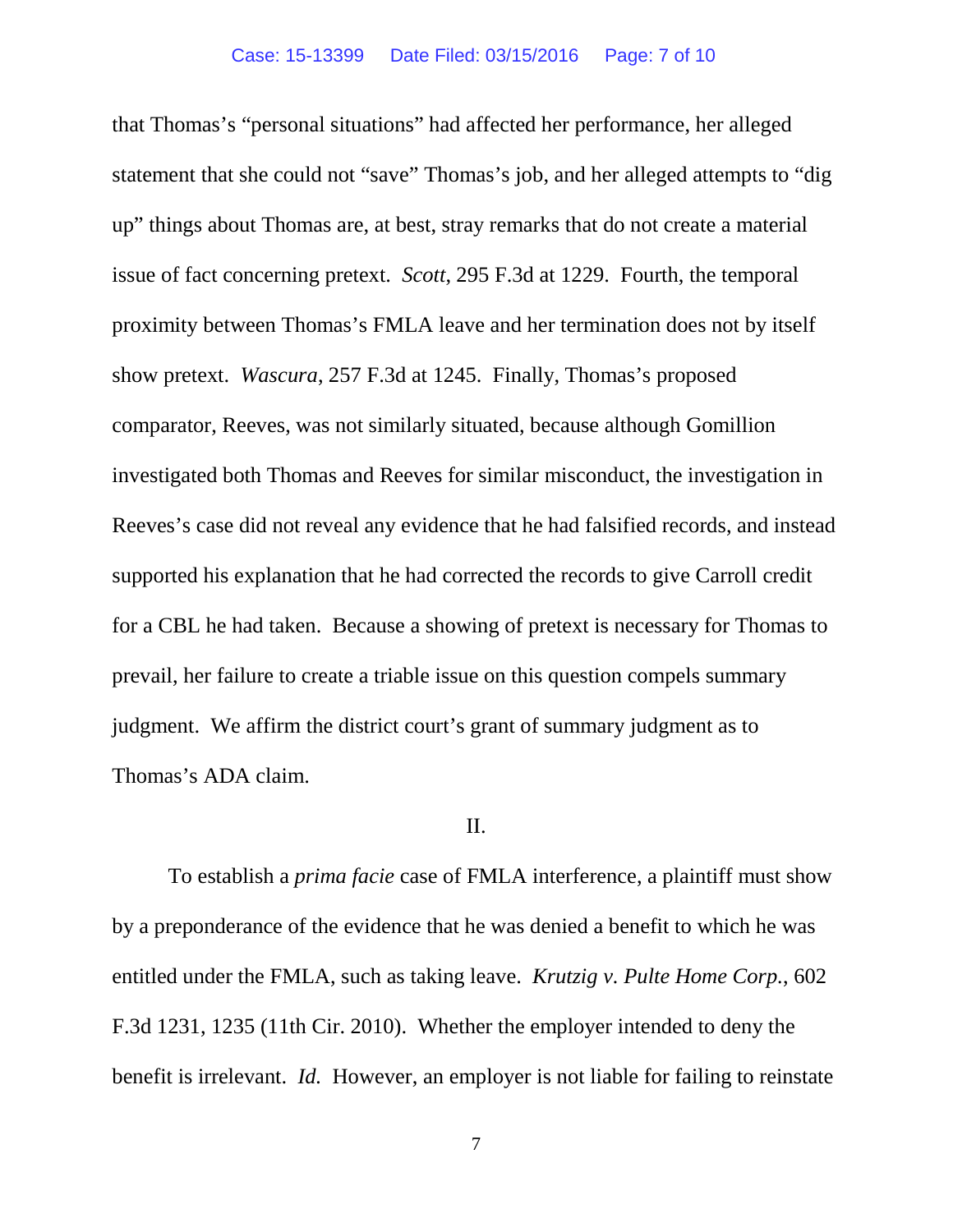an employee after she has taken FMLA leave if it can show that it refused to reinstate her for a reason unrelated to FMLA leave. *Id.* at 1236. Thus, in order for an employer to be held liable for FMLA interference, the request for leave must have been the proximate cause of the termination. *Schaaf v. Smithkline Beecham Corp.*, 602 F.3d 1236, 1242 (11th Cir. 2010). We have concluded that a plaintiff who failed to present evidence from which a reasonable jury could find that an employer's proffered reasons were pretextual with respect to an ADA claim had "[f]or the same reasons" failed to present evidence of a causal connection in her FMLA interference claim. *Wascura*, 257 F.3d at 1248.

Here, as analyzed in detail above, the only reasonable inference the evidence allows is that Dollar General terminated Thomas because it uncovered evidence that she either falsified company records or worked associates "off the clock." Though the burden of proving an affirmative defense rested with the company, the district court applied the proper standard for an FMLA interference analysis when it stated that "if an employer can show that it would have discharged the employee had she not been on FMLA leave, then the employer can deny the employee's right to reinstatement." *Krutzig*, 602 F.3d at 1235. It did not err merely because it relied on its analysis of the ADA pretext issue in its discussion of the interference claim, because its analysis explained how the evidence compels a finding that Thomas was terminated for falsifying CBL records. Because there is no genuine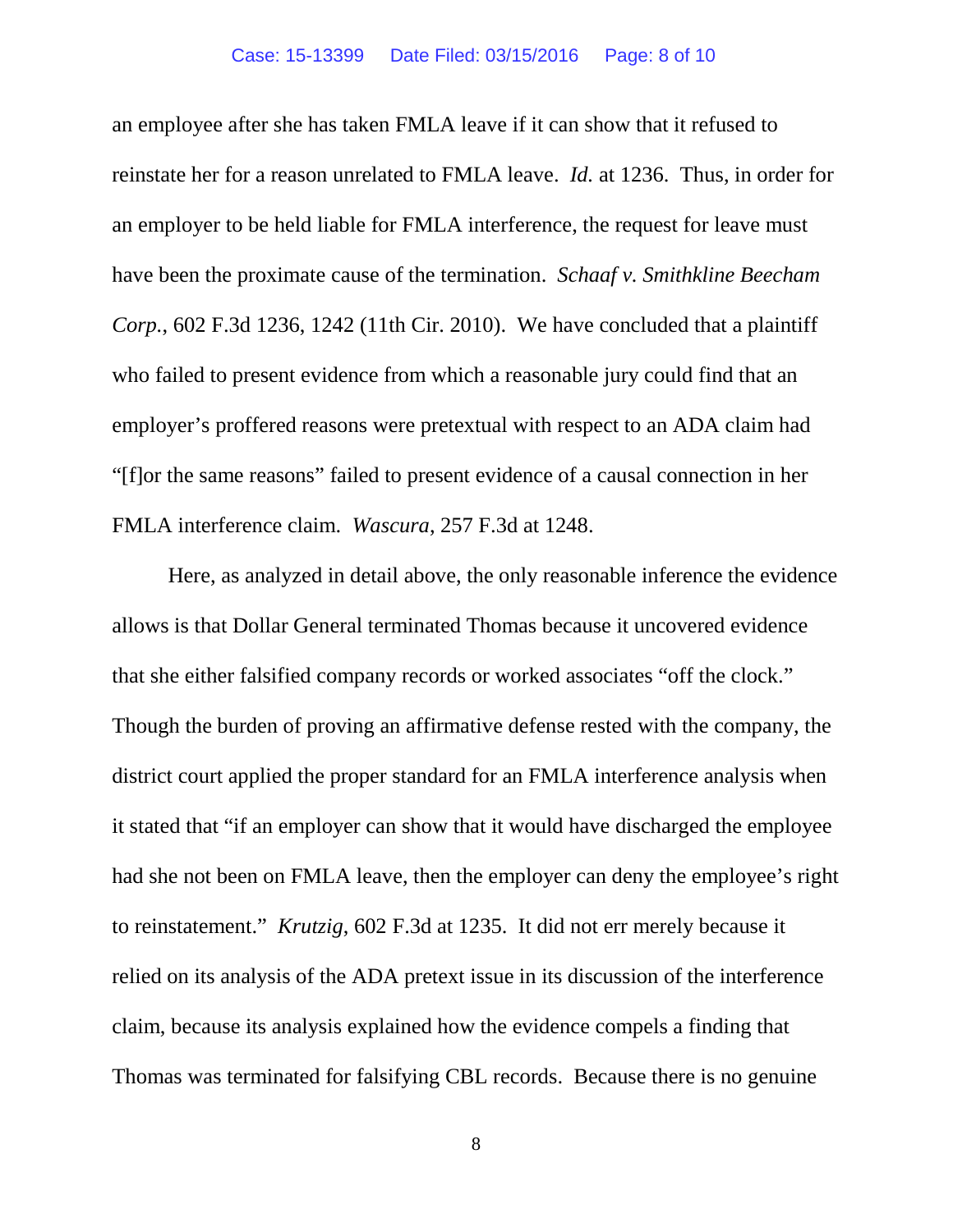issue of material fact as to whether Thomas was terminated for a reason unrelated to her FMLA leave, Dollar General was entitled to summary judgment on the FMLA interference claim.

# III.

To state a claim for FMLA retaliation, Thomas had to show must show that Dollar General intentionally discriminated against her because she engaged in statutorily protected activity. *Schaaf*, 602 F.3d at 1243. Absent direct evidence of the employer's intent, courts evaluate FMLA retaliation claims under the *McDonnell Douglas* burden-shifting framework. *Id.* To establish a *prima facie*  case of FMLA retaliation, the plaintiff must show that: (1) she engaged in statutorily protected conduct; (2) she suffered a materially adverse action; and (3) the adverse action was causally related to the protected conduct. *Id*. The plaintiff may satisfy the causal connection element by showing that the protected activity and adverse action were "not wholly unrelated." *Krutzig*, 602 F.3d at 1234*.* Generally, an employee can establish that these events were not wholly unrelated by showing that the decisionmaker was aware of the protected conduct at the time of the adverse action. *Id.* Where there is no evidence that a decisionmaker was unaware of the protected conduct, temporal proximity between the protected conduct and the adverse action is generally sufficient circumstantial evidence to create a genuine issue of material fact of a causal connection. *Hurlbert v. St.*